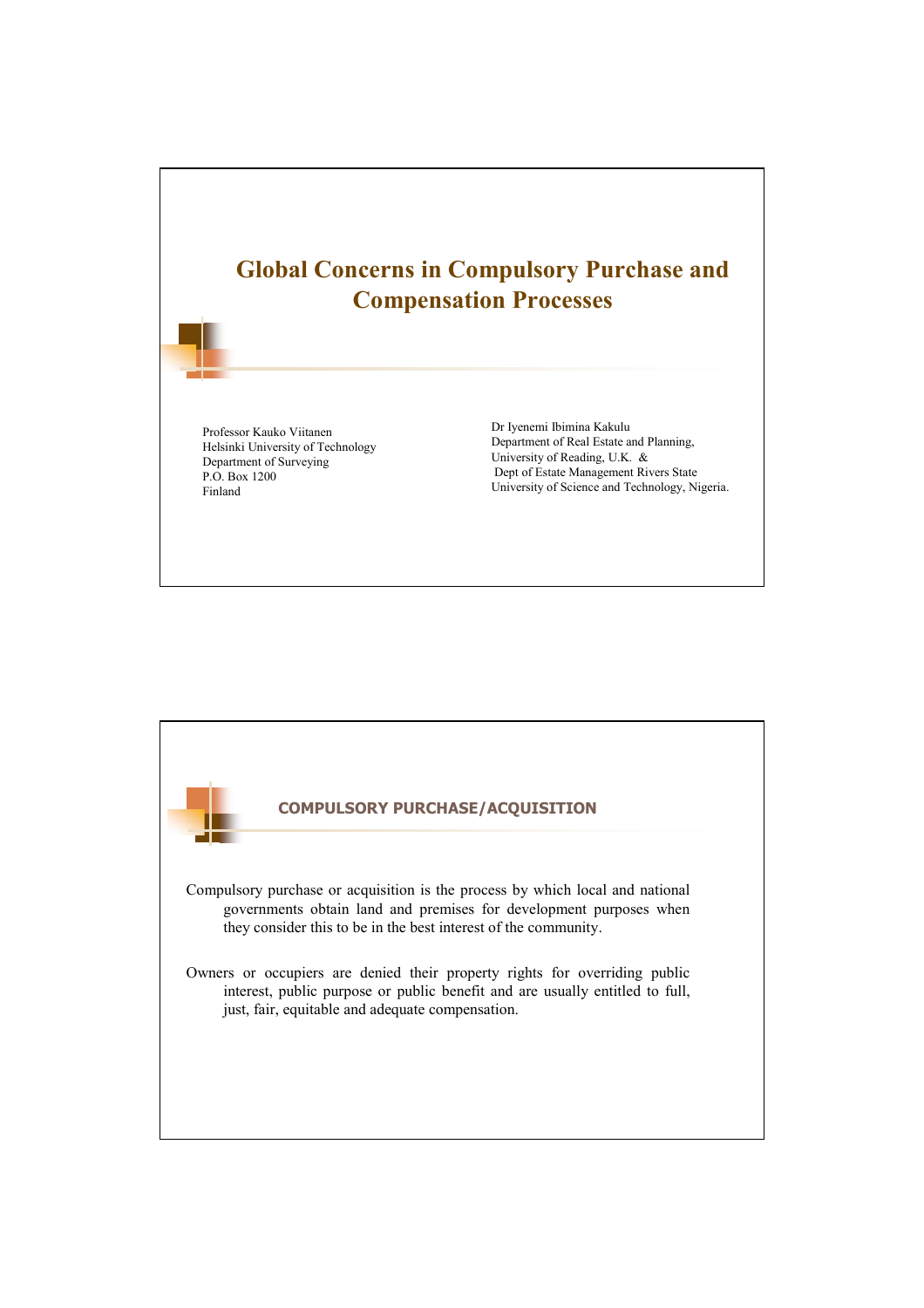## **ASSESSMENT OF COMPENSATION**

The assessment of compensation (described in technical parlance as 'Statutory Valuation') is usually influenced by local and national statutes, enactments or laws that provide the basis upon which existing professional standards and methods may be applied.

- The basic principles and processes in compulsory purchase and compensation are perceived to be quite similar even though the practice may vary in different nations or regions.
- In recent years discussion on the use of compulsory purchase and compensation had been rather limited and it is possible that new legislation, practices and methods of valuation for compensation may have developed and been adopted over the years.

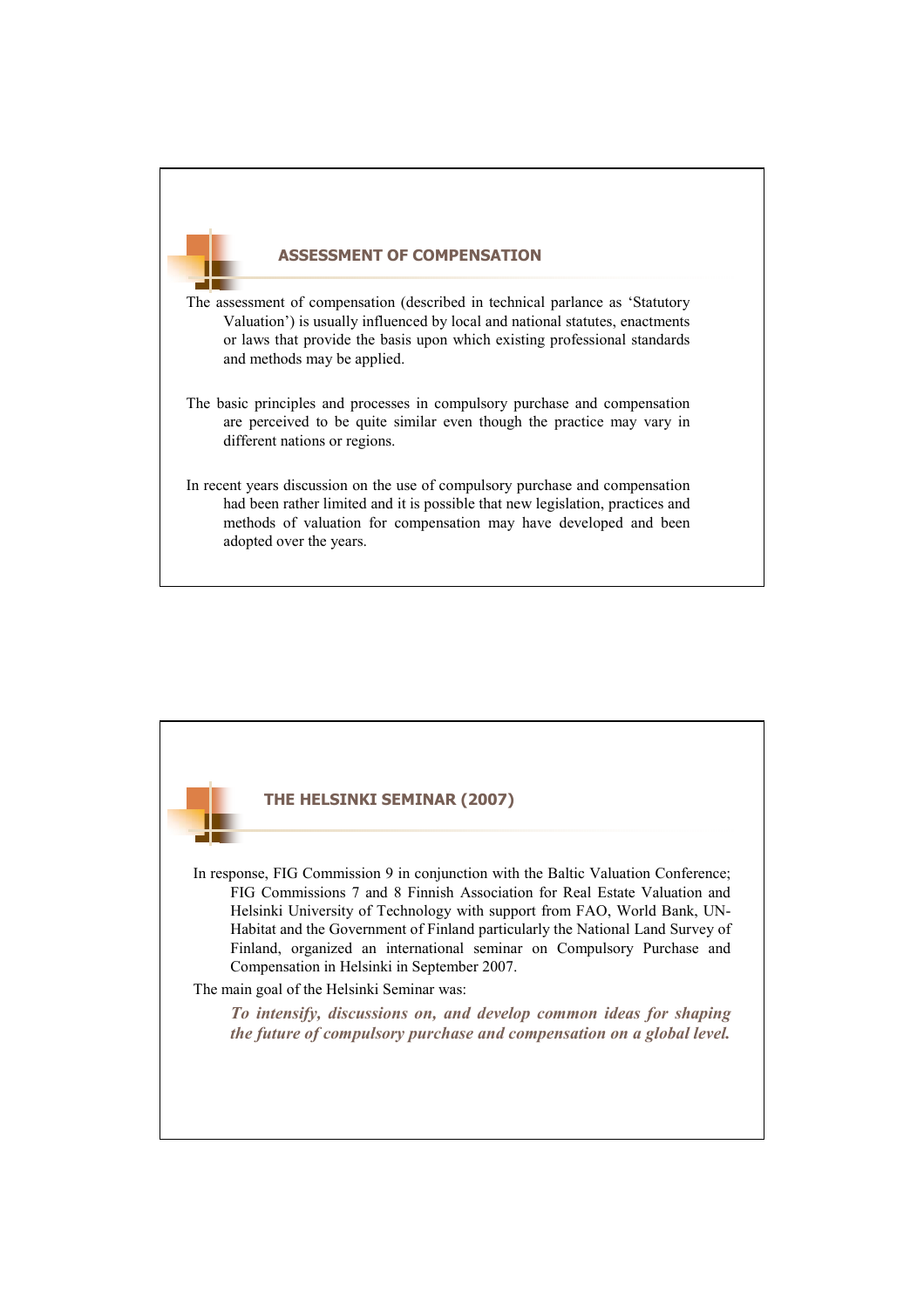

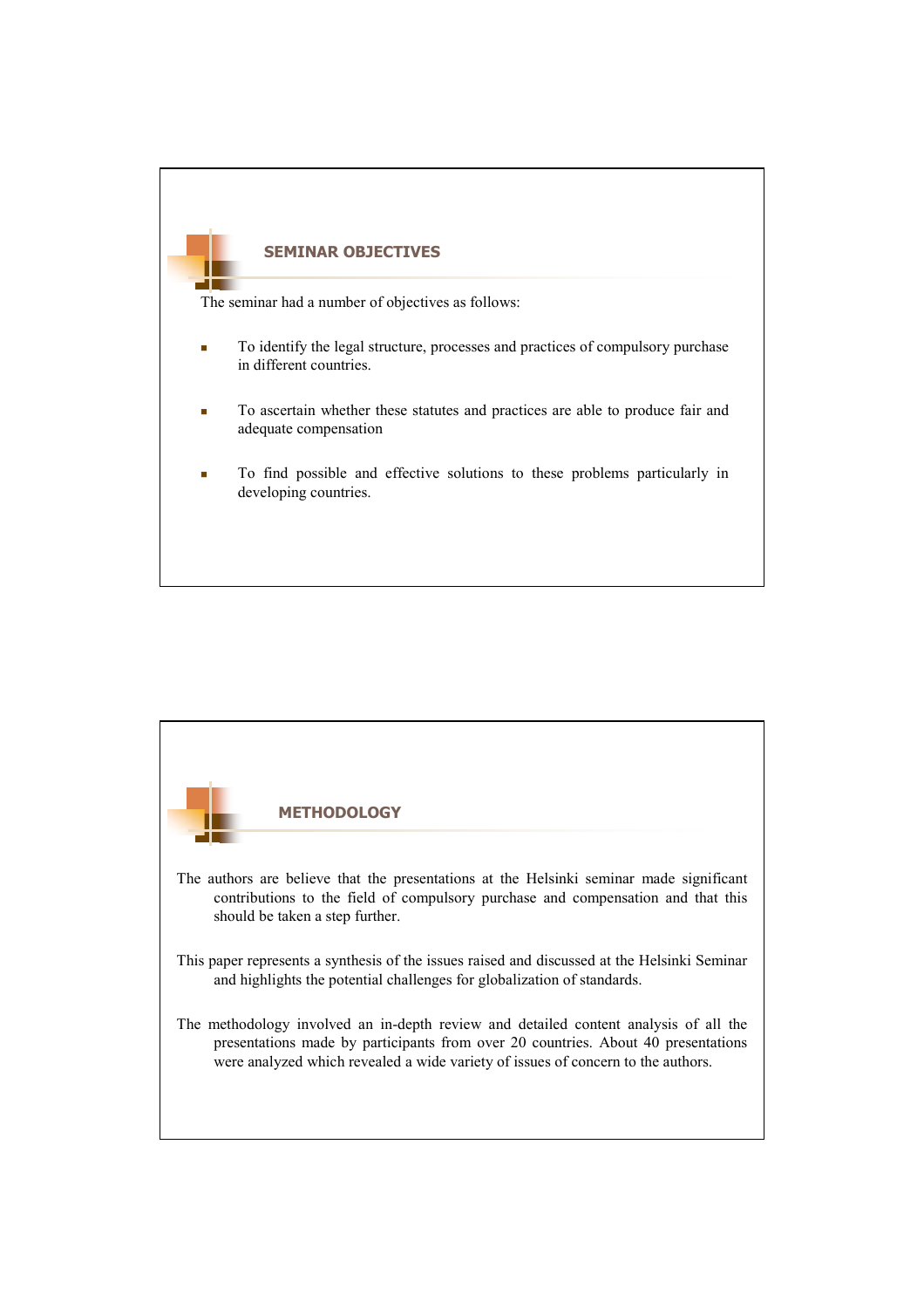

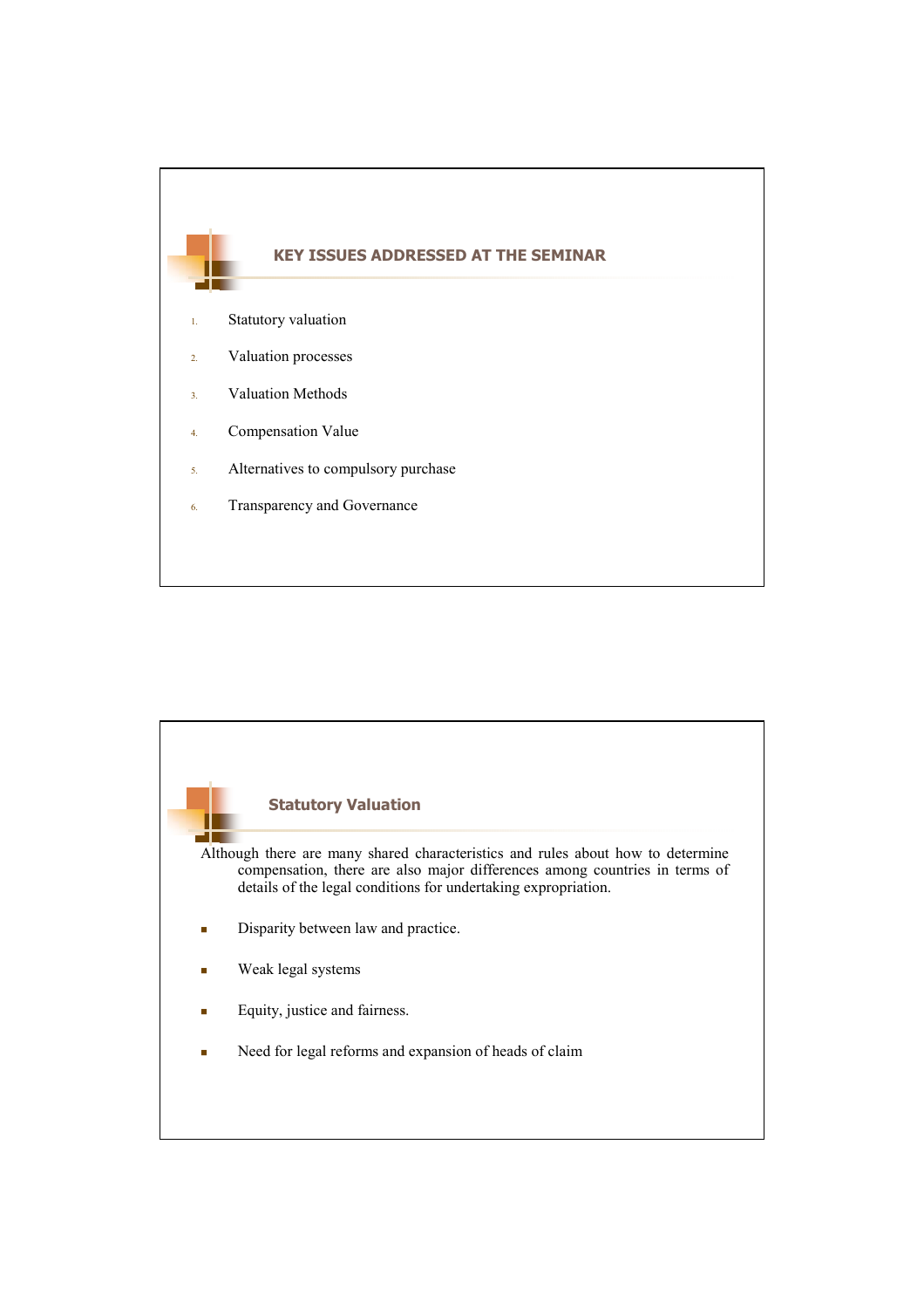

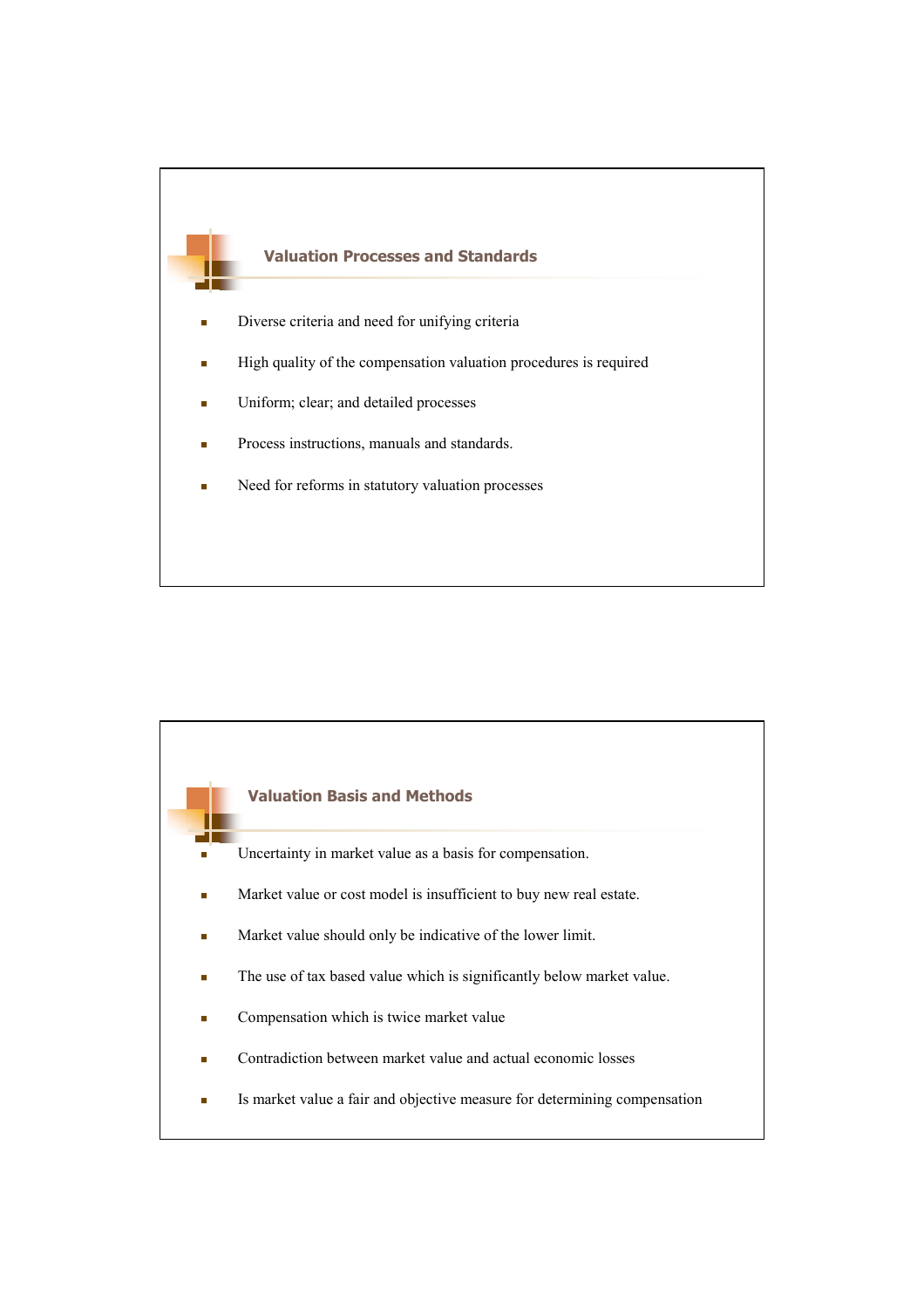

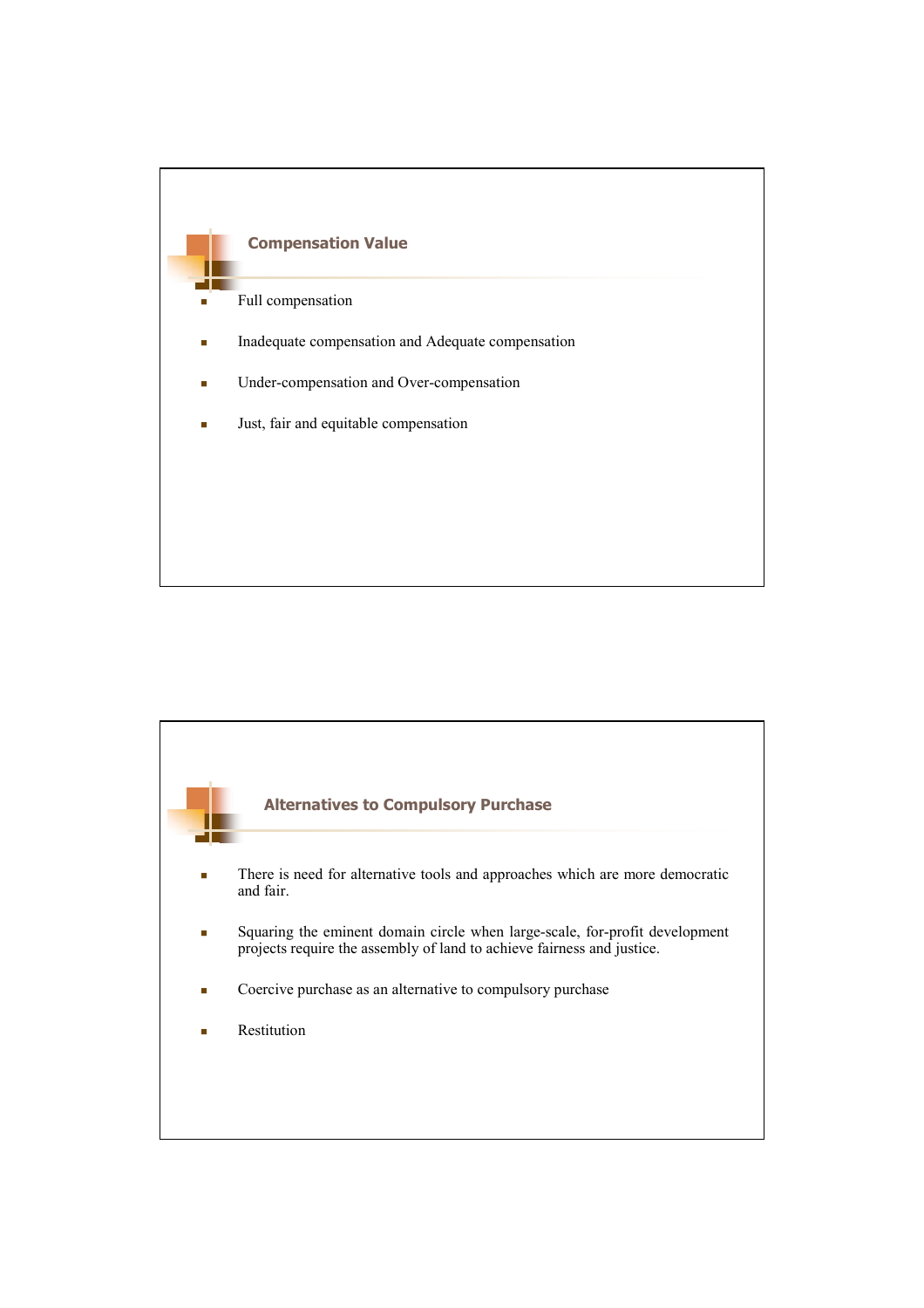